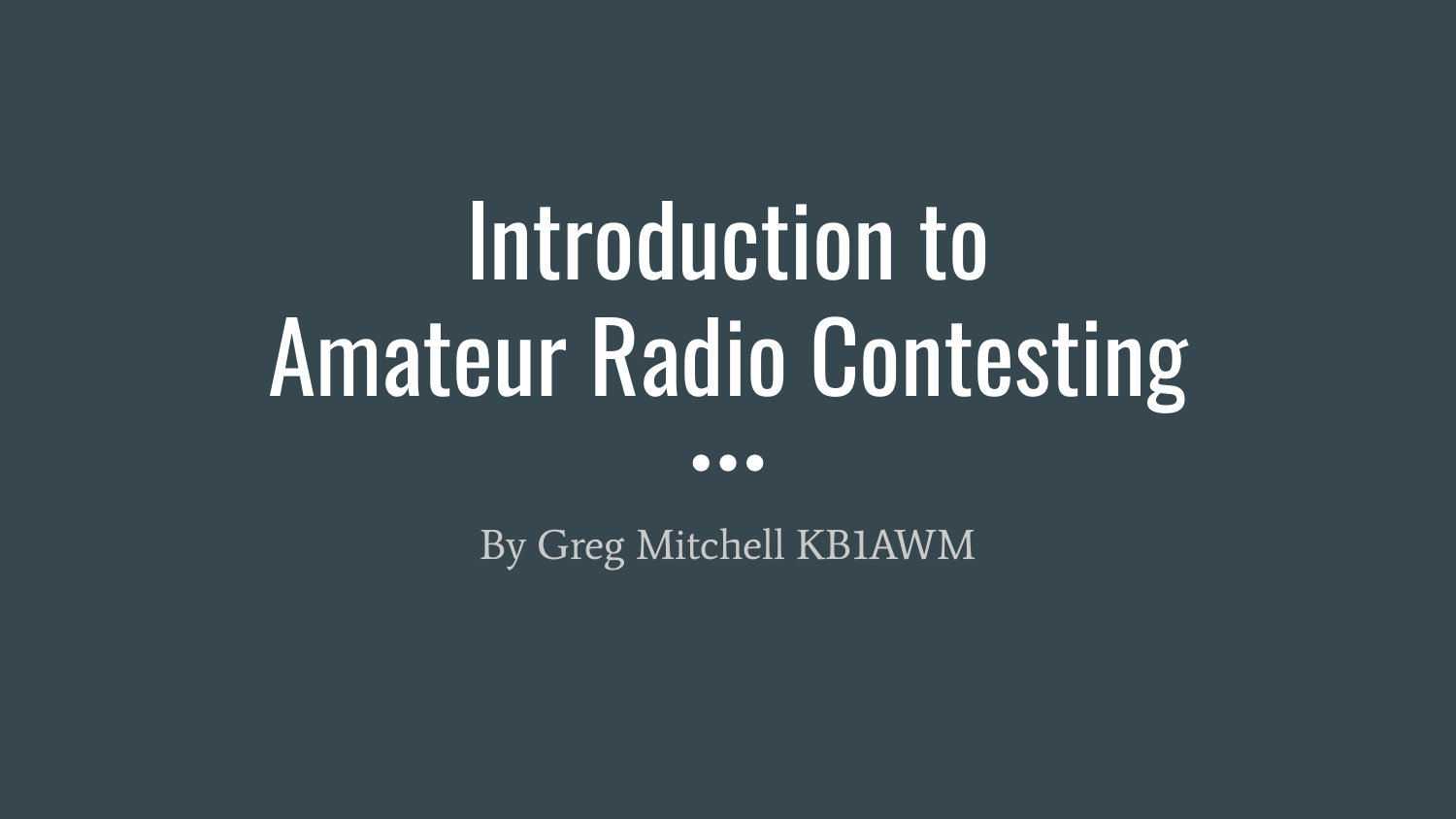### Who am 1?

- Software engineer for Wall St by day, father 24x7 and ham as time permits!
- First licensed in 1993 (yes, I had to learn "the code") in Maine
- Amateur Extra today
- DXCC on 5 bands and 2 modes, WAS Triple Play (#2267), WAC on 5 Bands
- Active in several amateur radio contests throughout the year
- 2nd place, 2019 SCQP Single-operator, low-power, phone
- Elected Member at Large of Trident Amateur Radio Club
- Member of the Low Country Contest Club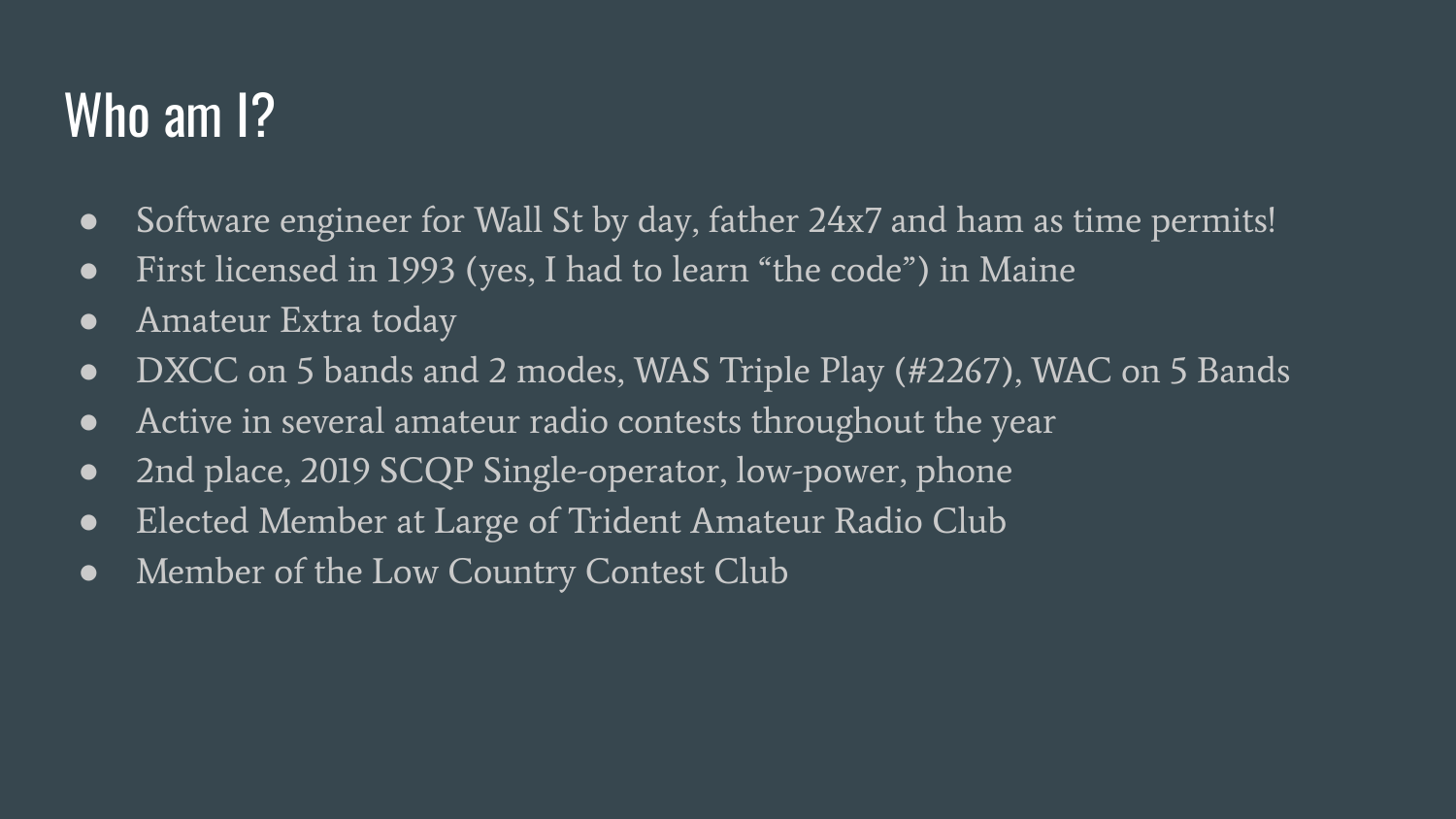### What is Amateur Radio Contesting?

- An Amateur Radio contest is an operating event, held over a predefined time period where the goal is to enjoy yourself. The ARRL Operating Manual
- Individual or team stations make as many valid contacts as possible during the contest period.
- Points are awarded for valid contacts upon completing an "exchange".
- The station with the most points in their category, wins that category.
- Contests provide an opportunity for hams to hone their skills at message handling and weak signal operations.
- Each contest is managed and scored by the individual or group that created that contest; there is no central amateur radio contest body.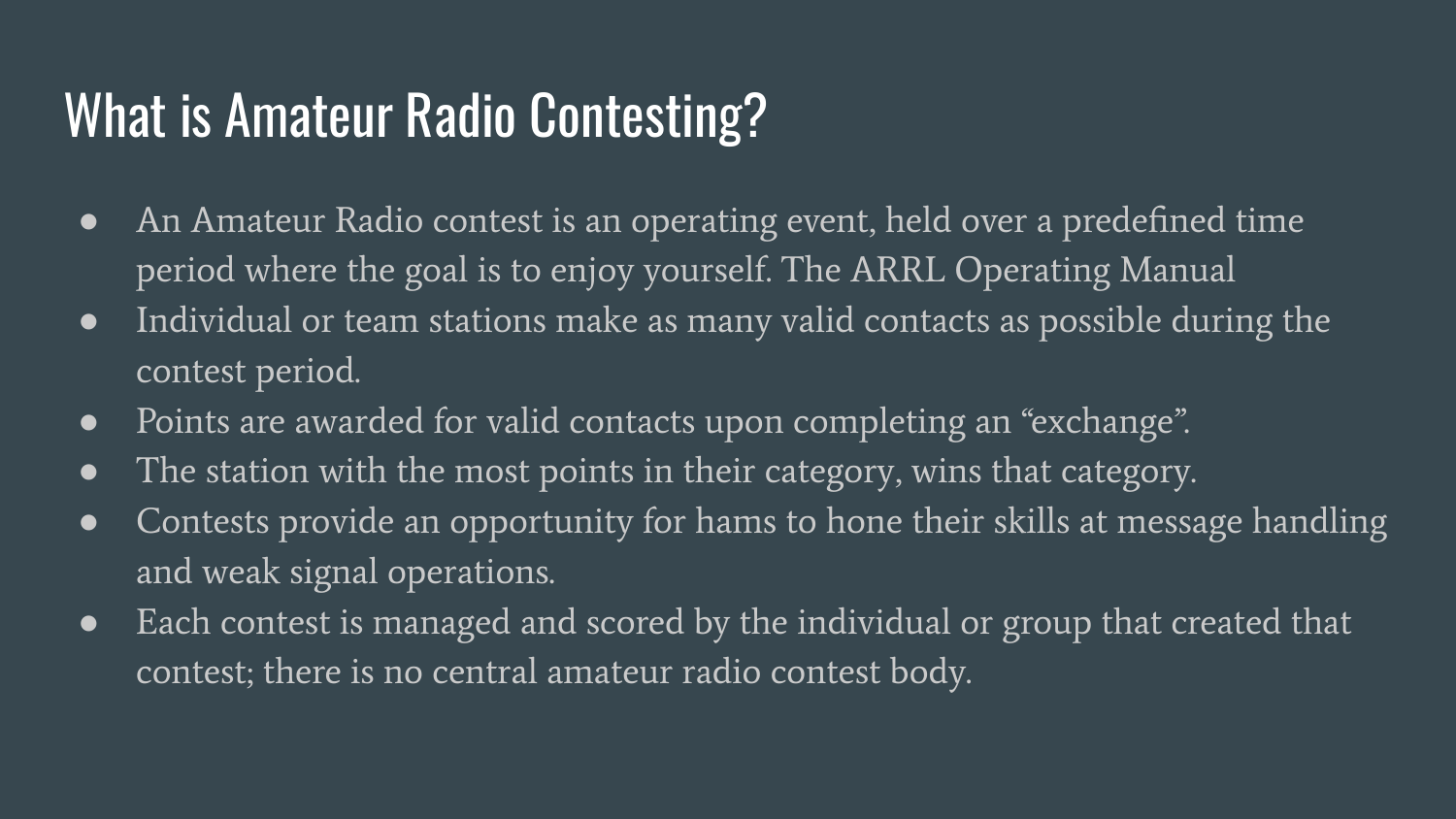### Terms

- **●** DXCC: Typically a country, sometimes a separate territory or even a geographically isolated piece of a country, i.e. Alaska is a seperate DXCC than the U.S.
- **Zone or CQ Zone:** CQ Magazine has divided the world into 40 zones. We are in zone 5. Google it if you operate elsewhere.
- **Band-slot**: refers to per-band breakdown of some contact category, i.e. I may have worked Alaska on 20m, so working the same or another Alaska station on 40m would be a new "band-slot". Most often used for DXCCs and states.
- **●** Cabrillo: The "standard" in terms of contest logging on computers.
- **●** Section or ARRL Section: Usually a state or province, like SC. However, some states have multiple: NFL, WCF, SFL (Download the section list if your contest needs it)
- **Grid or Maidenhead Grid Square:** World divided into "squares". Typically in the 4 character format EM93 (EM is the larger square, 93 is a sub-square inside EM). Be careful, 4 grid squares come together in Charleston!
- **●** DX Cluster: Interconnected list of computers where hams publish "spots", i.e. who is on a certain frequency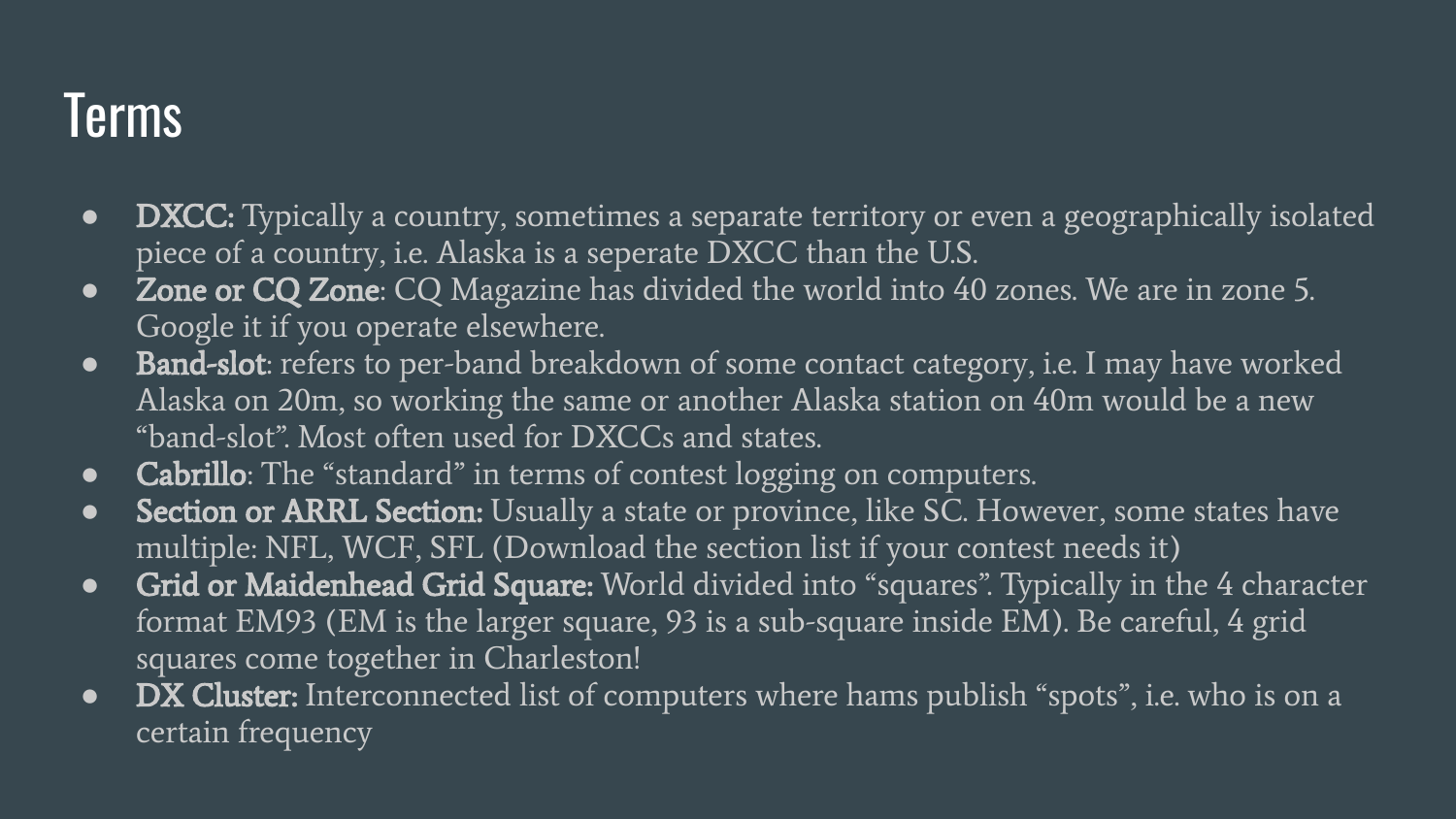### Why Contest?

- To have **FUN!**
- Excitement of the chase
- Start fresh with new goals and a new deadline each contest
	- Once you get DXCC/WAS, where do you go?
- Each contest is unique, and a particular contest may vary from year to year
- Accomplishments
	- Beat your own score from last year!
	- Score better than others
	- Reaching a goal
	- New DXCCs, new band-slots, new states, counties, zones, etc.
- Use it or lose it!
- Making friends worldwide
- Contester gatherings at big conventions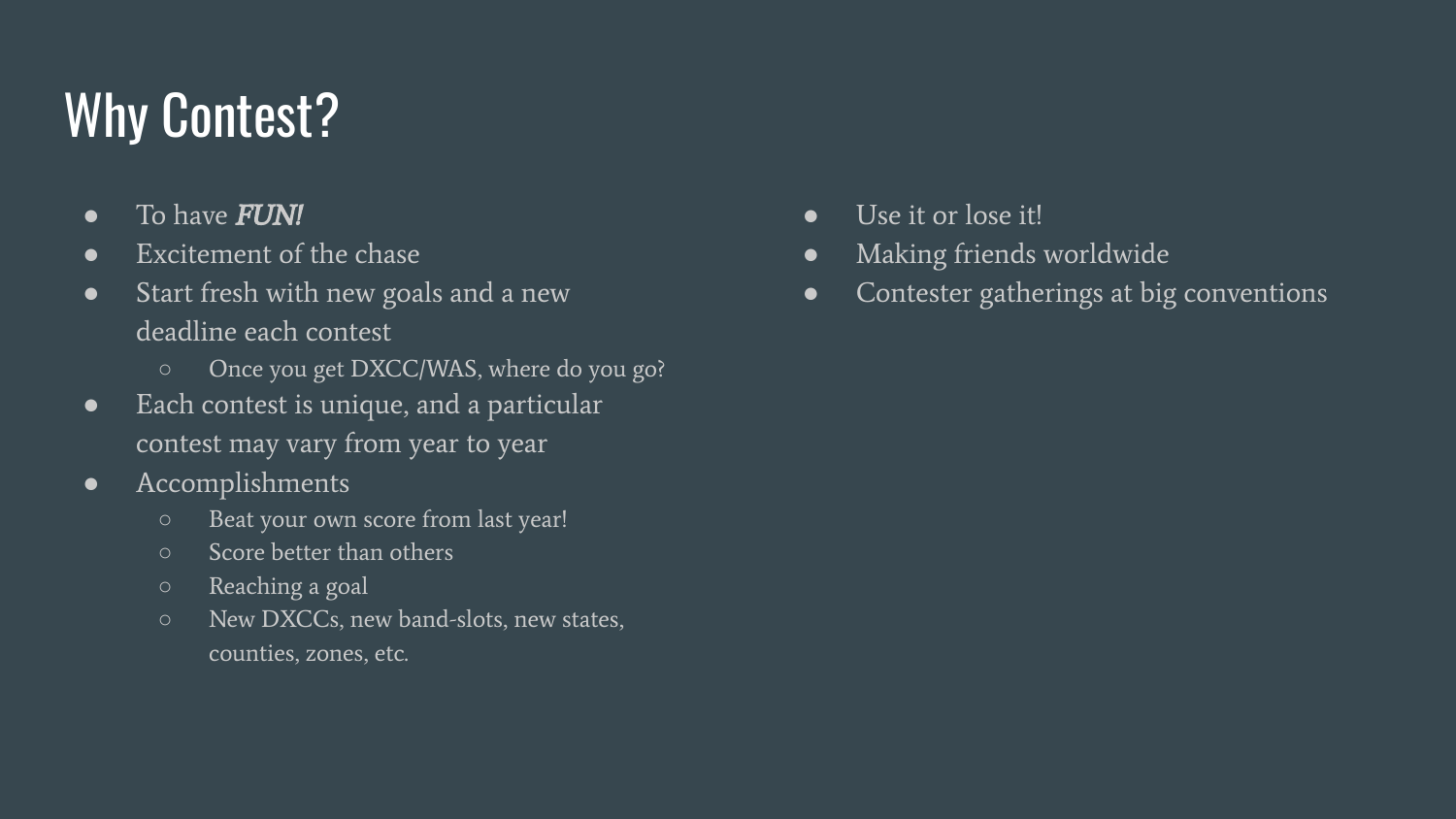### Minimum Requirements:

- A Technician License
- VHF and/or UHF FM Handi-talkie
- Get on the air:
	- Make contacts
	- Send/receive proper exchange
- There have been hams that have **won** their state in the ARRL VHF/UHF contest, FM category with this setup. There have been many more with this setup that have had **fun**.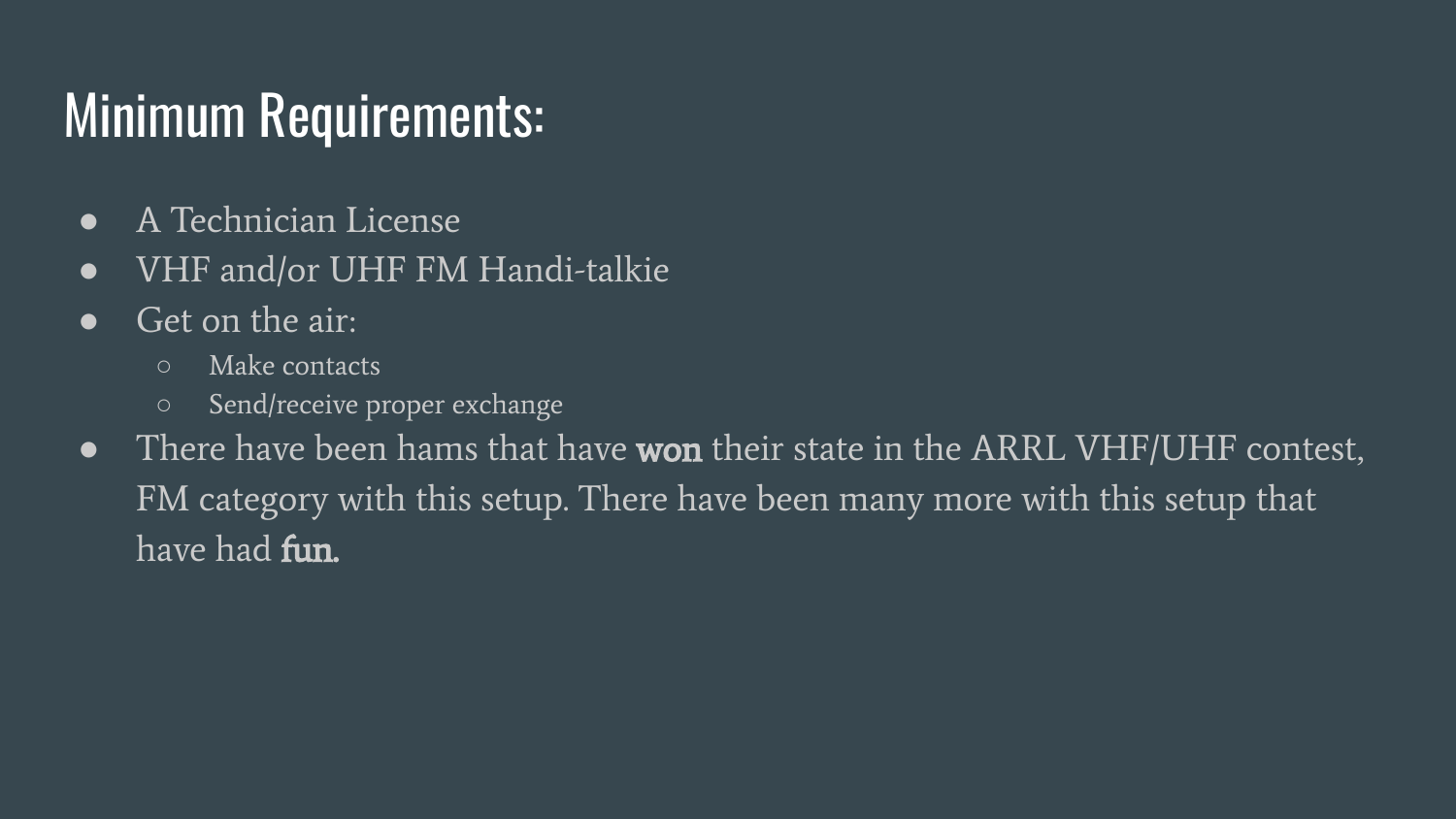# What's not required:

- A super station with stacked yagis for each band
- Log
	- Small number of exceptions
	- Good to send to help log checkers
	- Shows your activity to the sponsors
	- Gets you in the results, you might even win
- QSLing
	- Optionally, many contesters use LoTW
	- If you do paper cards, make use of the bureaus

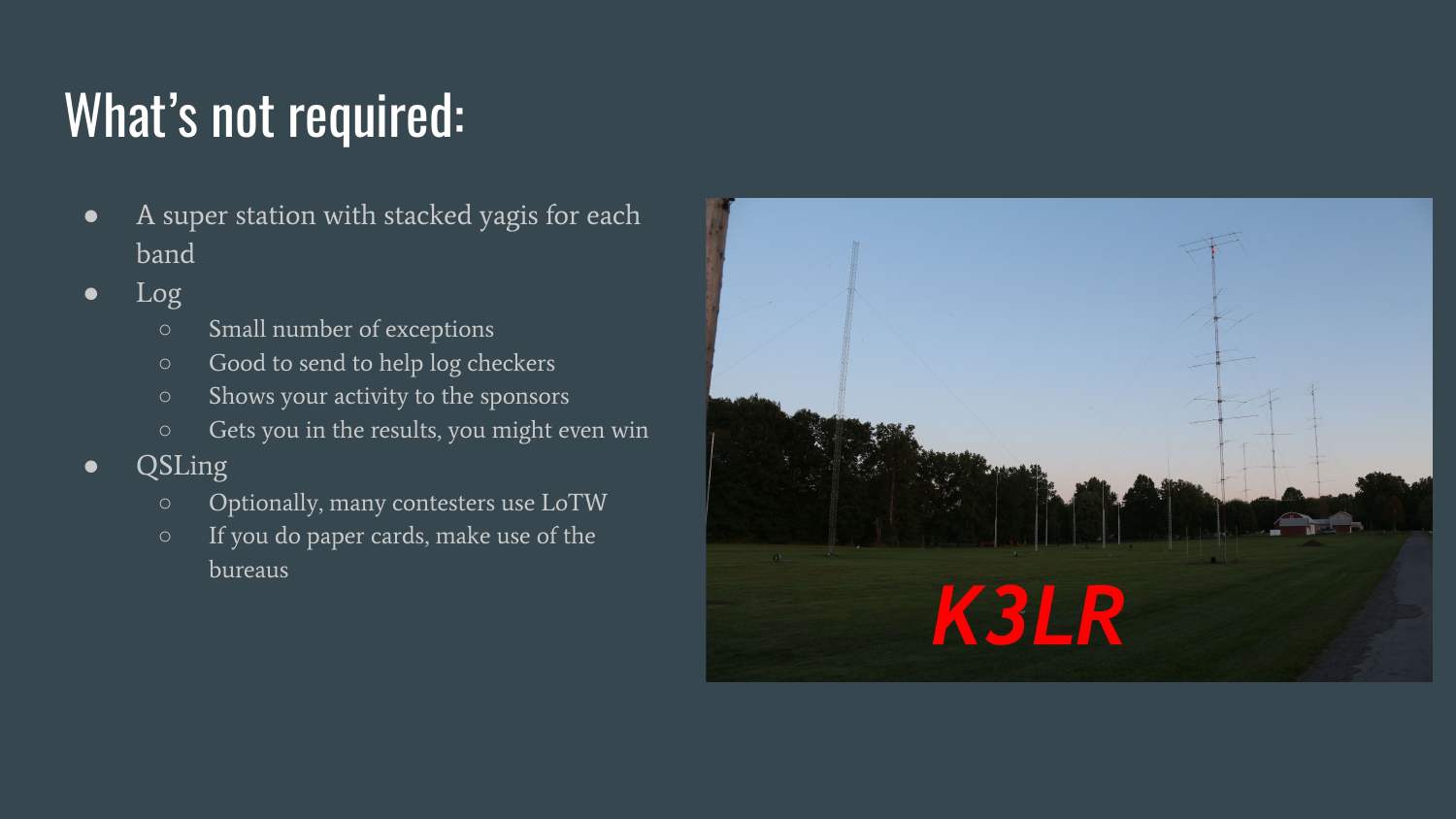# Types of Operators

### ● Competitors

- Plan out a contest and strategize
- Strive to improve scores
- Factor contesting into their equipment choices
- Casual operators
	- May or may not log the contact
	- Award chasing (contests are great for this!)
	- Casual operators provide lots of contacts for the competitors, and thus the competitors are very appreciative of them.
- Contest haters
	- WARC Bands! 60, 30, 17 and 12 meters
	- Major contest usually do different modes on different weekends

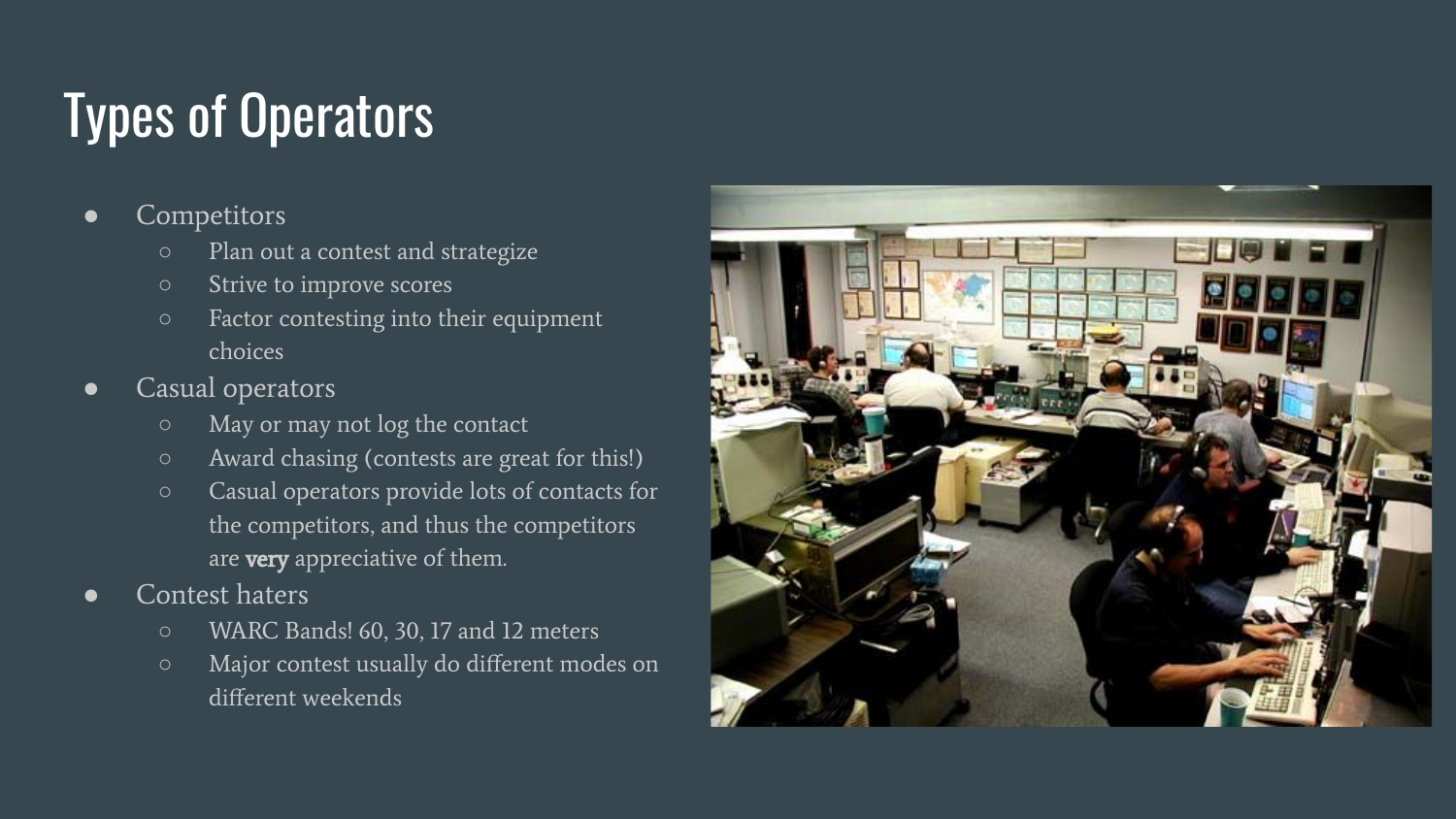### Types of contests

- Sponsored by magazines, organizations, clubs
	- ARRL, RAC, RSGB, DARC etc
	- CQ Magazine
	- Columbia Amateur Radio Club: SCQP
- Contests for just about every interest
	- Multi-band: HF, VHF, UHF
	- Single band: 160m, 10m, 10Ghz
	- Mode: CW, SSB, RTTY, PSK, SSTV
	- Propagation: EME
	- By location: County, State, Islands, Region, Country, Continent, World
	- Individual or group
- Field day?
	- No winners
	- Scoring

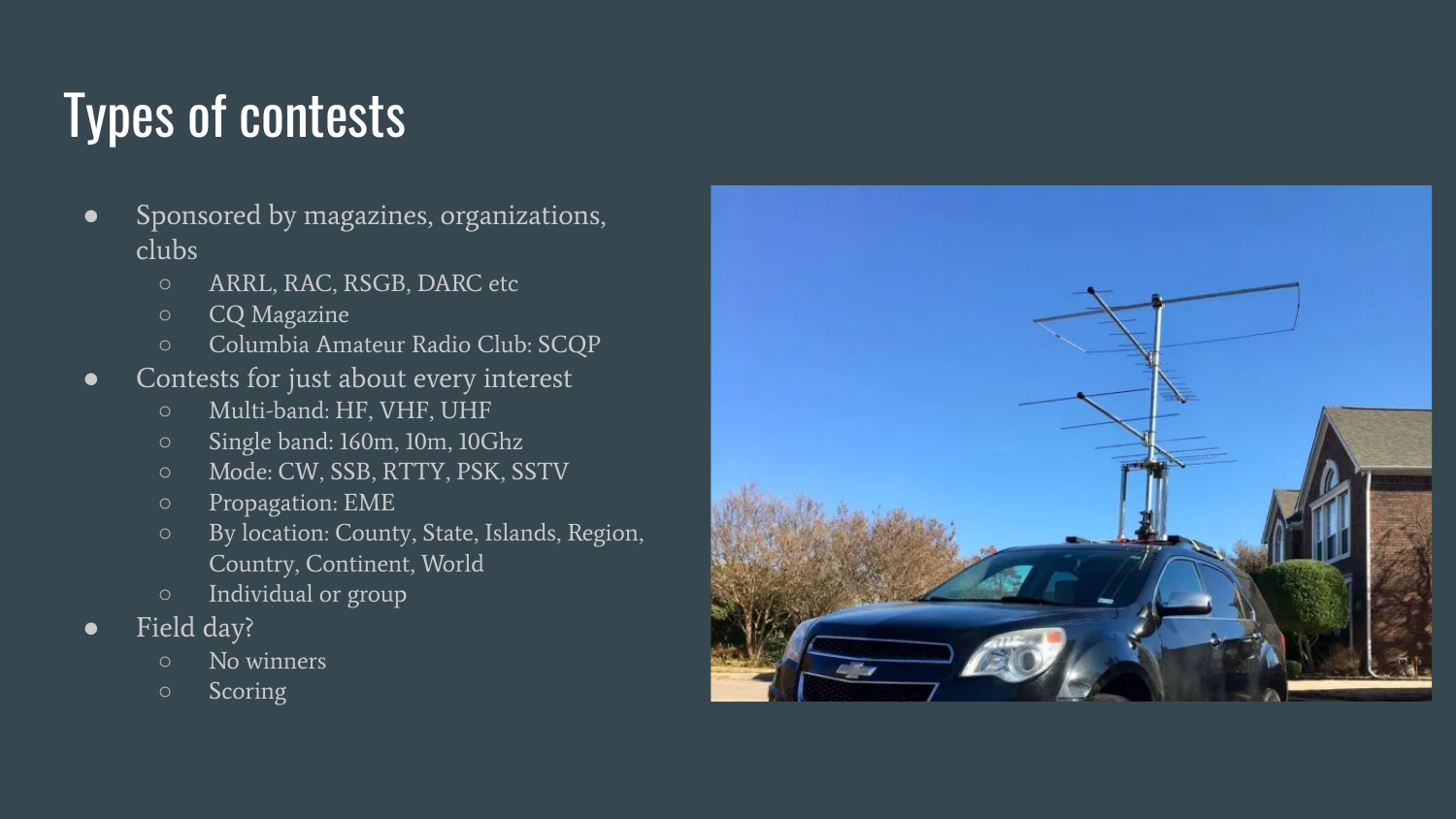### Rules

- Published by the sponsor in a magazine and/or website.
- Competitors must fully understand the details of the rules, casual operators only need to know the times/bands/exchanges.
- ARRL Members:
	- National Contest Journal
	- QST: List of contests coming up every month
	- ARRL Contest Update Email (See "Email Subscriptions" in your ARRL Profile)
		- Bi-weekly list of upcoming contests
		- Operatings tips
- CQ Magazine is also a good source of contest information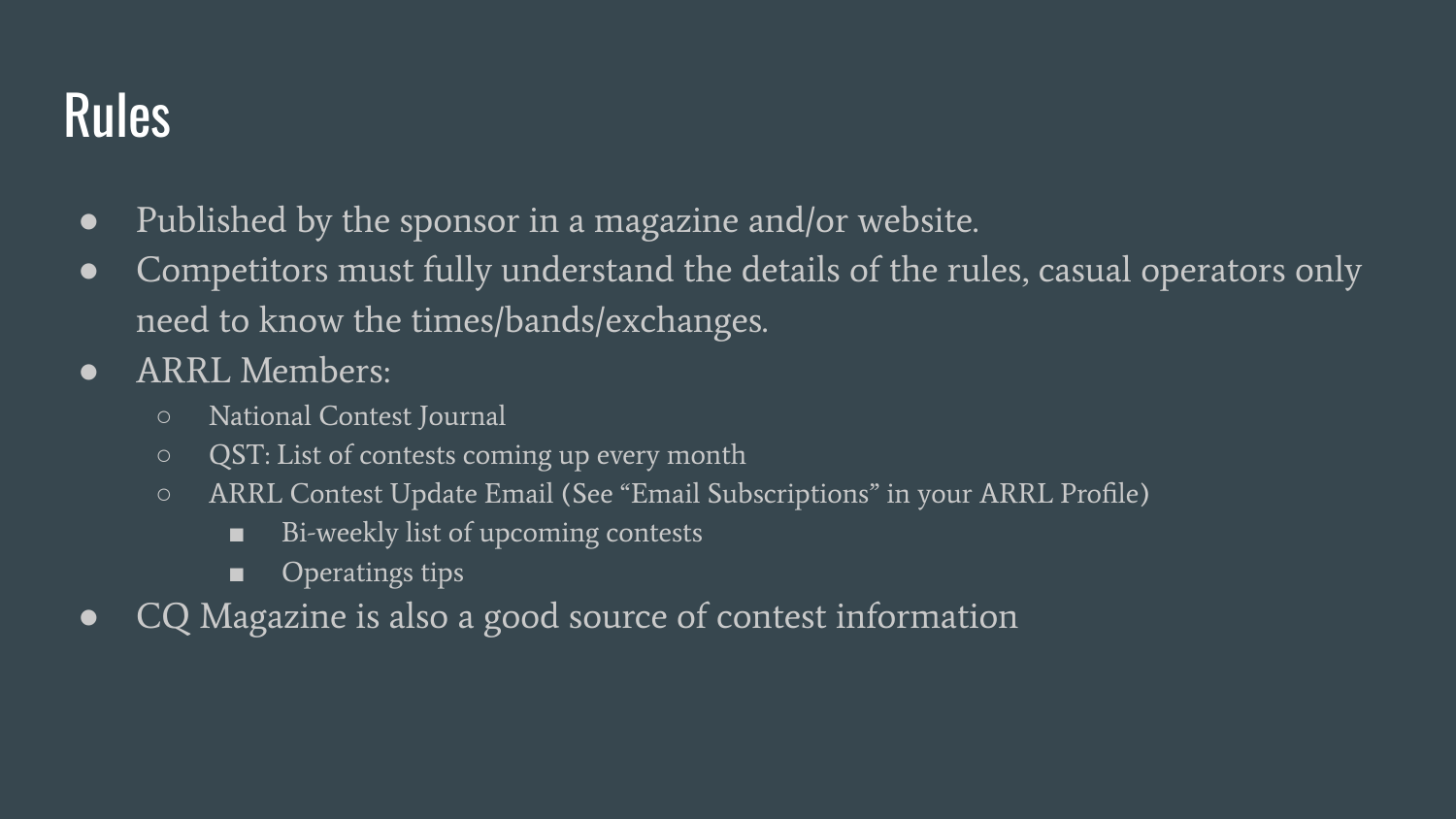### What's in the Rules?

- Times: Start and End
	- $\circ$  0.5 48 hours
	- UTC
	- Operating time limits
- Operator and Radio Classifications:
	- Single operator
	- Multi-single
	- Multi-two
	- Multi-multi
	- Assisted vs unassisted
- Power:
	- High (up to legal limit)
	- Low (up 100-200W depending on contest)
	- QRP (up to 5W)
- Band classifications:
	- Single band vs multi
	- E.g. some multi-band HF contests will allow a 40M only single band category.
- Mode classifications:
	- Some contests have multiple modes and you may choose to only use one, for instance, CW only.
- Exchange
- Scoring
	- QSO Points
	- Multipliers (zone, country, state, county)
	- Bonuses
	- Score = QSO Points \* Multipliers + Bonuses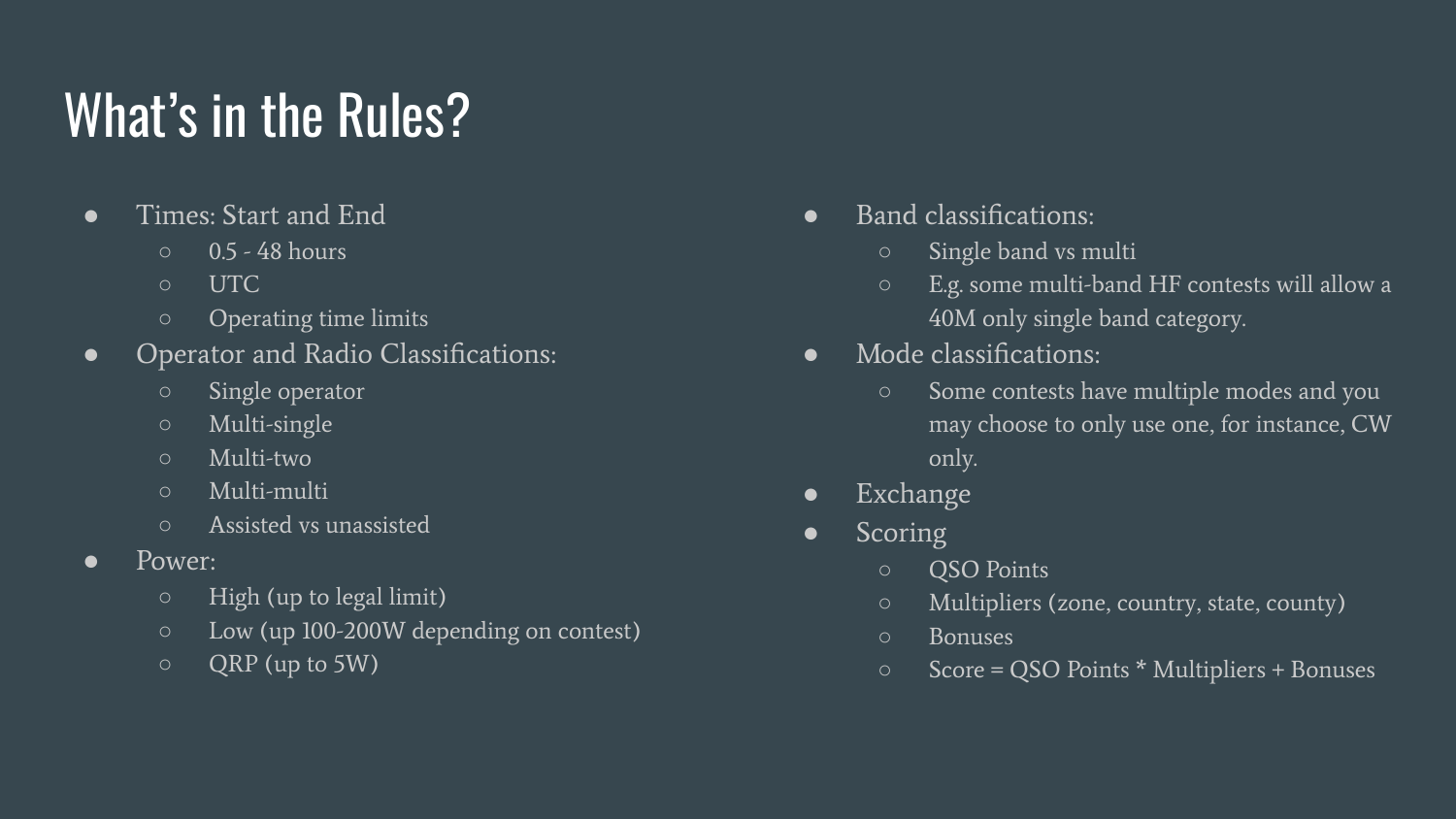### **Exchange**

- Simple exchanges:
	- RST (Signal report) & Zone
	- RST & State/Section
	- Grid
	- Name & State
	- RST & Power
	- Serial numbers (increments by one for each contact)
- Hard exchanges:
	- Serial number, entry class, callsign, year licensed, section (ARRL Sweepstakes)

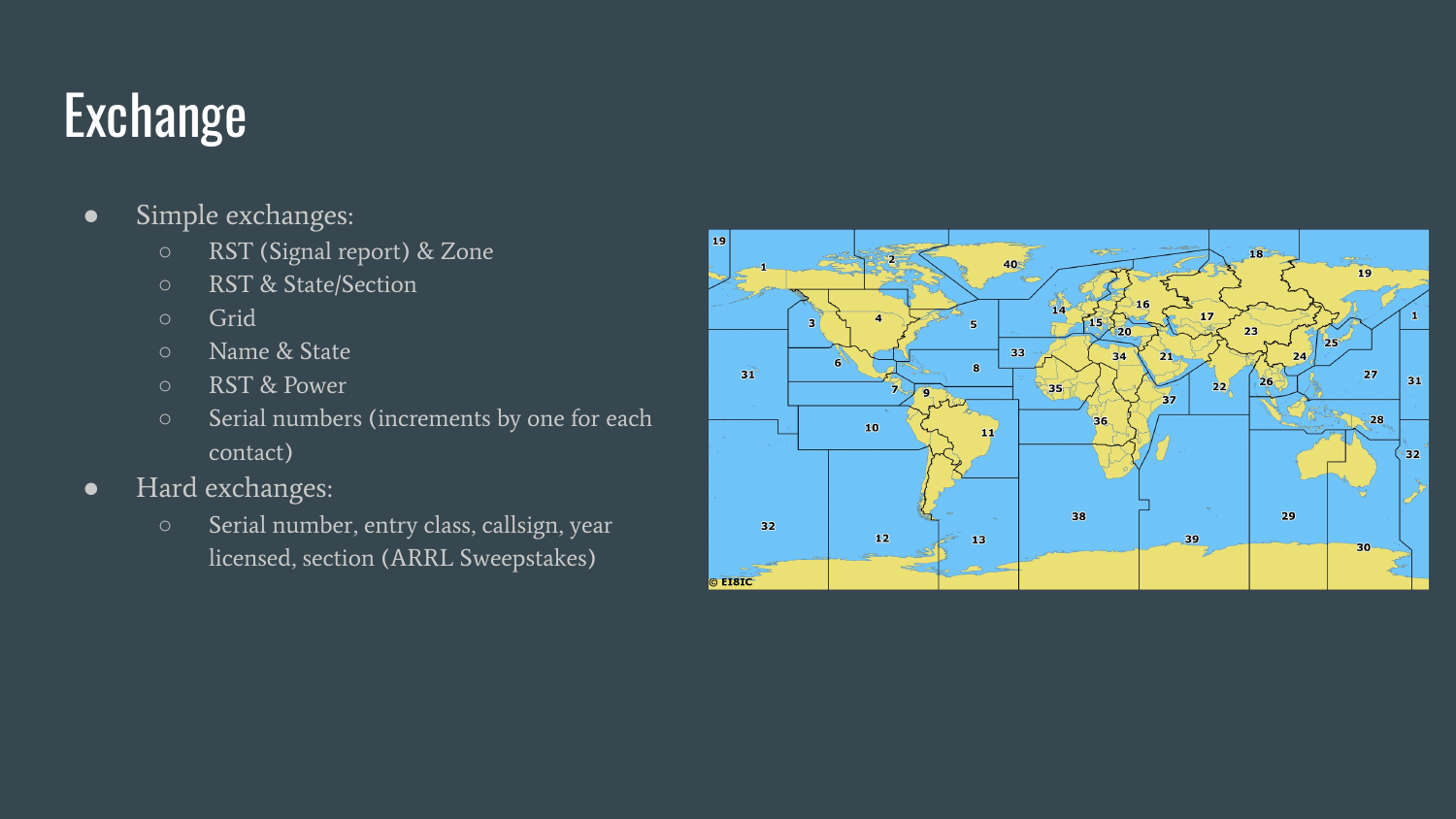# Sample QSO for CQWW DX (RST & CQ Zone)

### SSB:

- CQ contest Papa Juliet Two Tango
- Kilo Bravo One Alpha Whiskey Mike
- Kilo Bravo One Alpha Whiskey Mike 59 8
- QSL 59 5, 73 KB1AWM
- 73, Papa Juliet Two Tango, QRZ?

### CW:

- [CQ] TEST DE PJ2T
- KB1AWM
- KB1AWM 59 8
- RR 59 5, TU KB1AWM
- TU PJ2T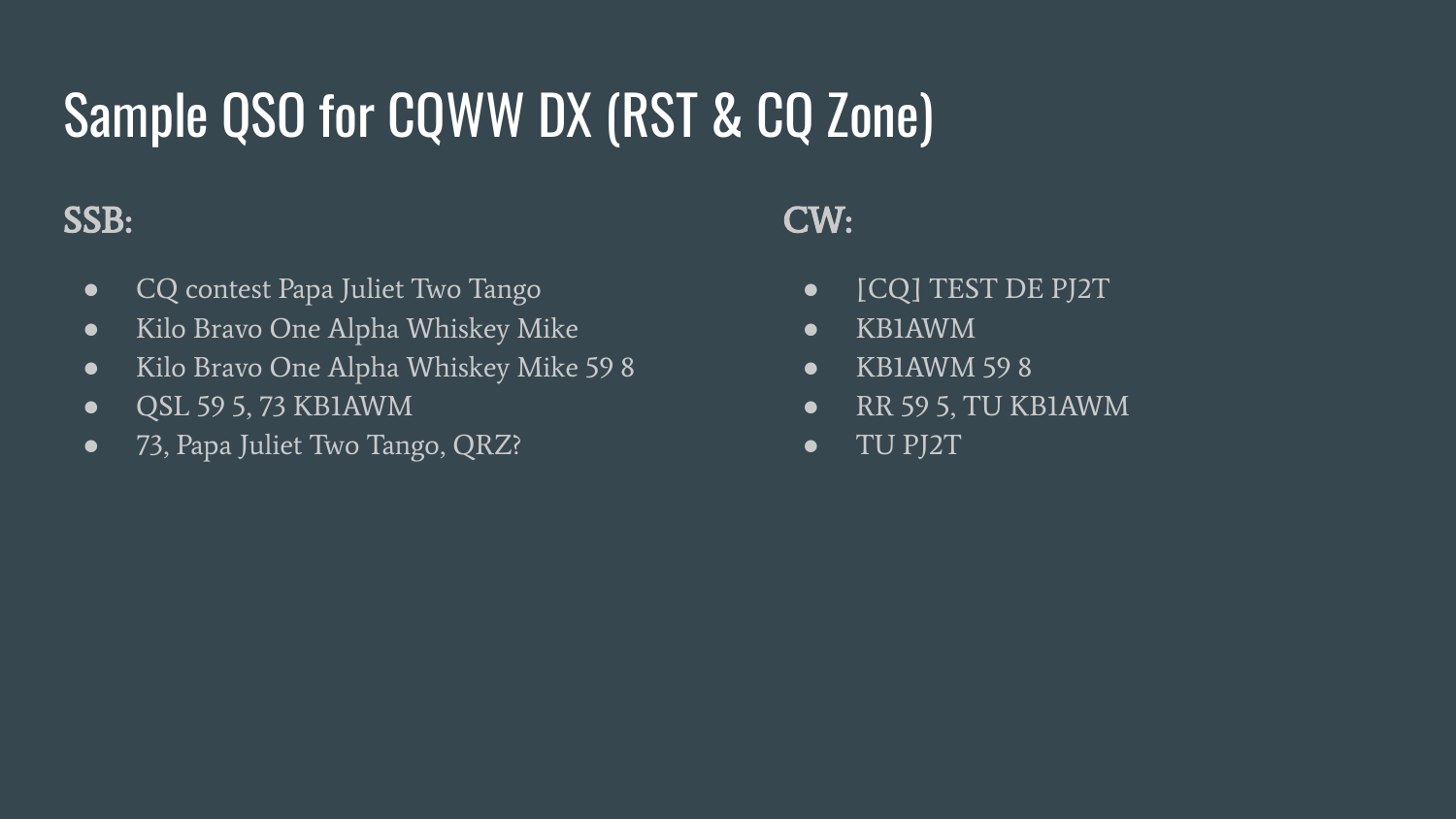# Sample QSO for SCQP (RST SC County/State)

### SSB:

- CQ SCQP Kilo Bravo One Alpha Whiskey Mike
- Kilo Three Lima Romeo
- Kilo Three Lima Romeo, 59 Berkeley
- QSL 59 Pennsylvania, 73 K3LR
- Kilo Bravo One Alpha Whiskey Mike, QRZ?

### CW:

- CQ SCQP DE KB1AWM
- K3LR
- K3LR 59 BERK
- RR 59 PA, TU K3LR
- TU KB1AWM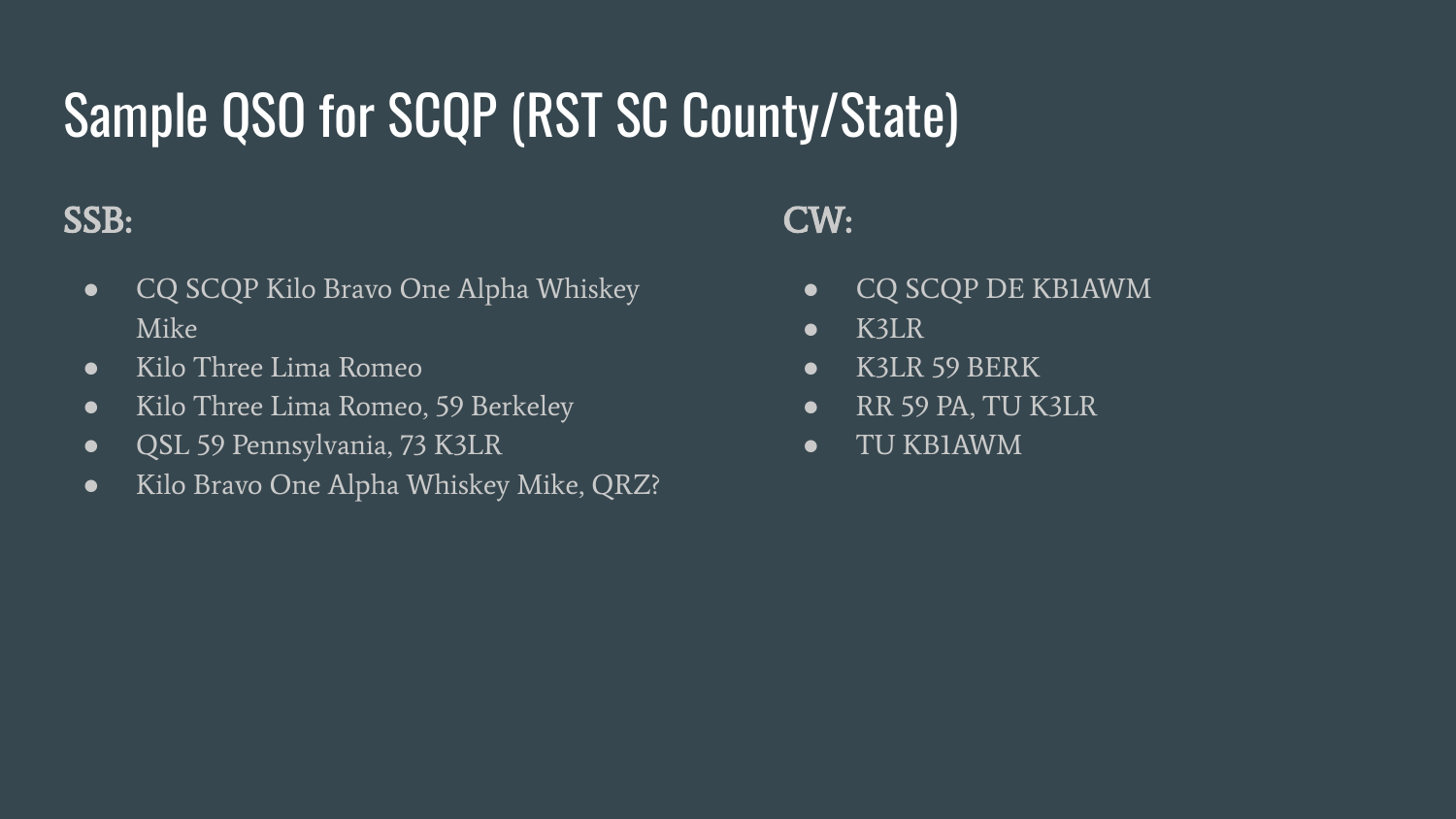### QSO: Key Points

- Only repeat when necessary. Notice when calling CQ, CQ and callsign only sent once.
- Keep it short, no extra chit-chat
- If the calling station correctly copies your callsign, don't send it again until the end of the QSO
- Don't use extraneous "please copy", etc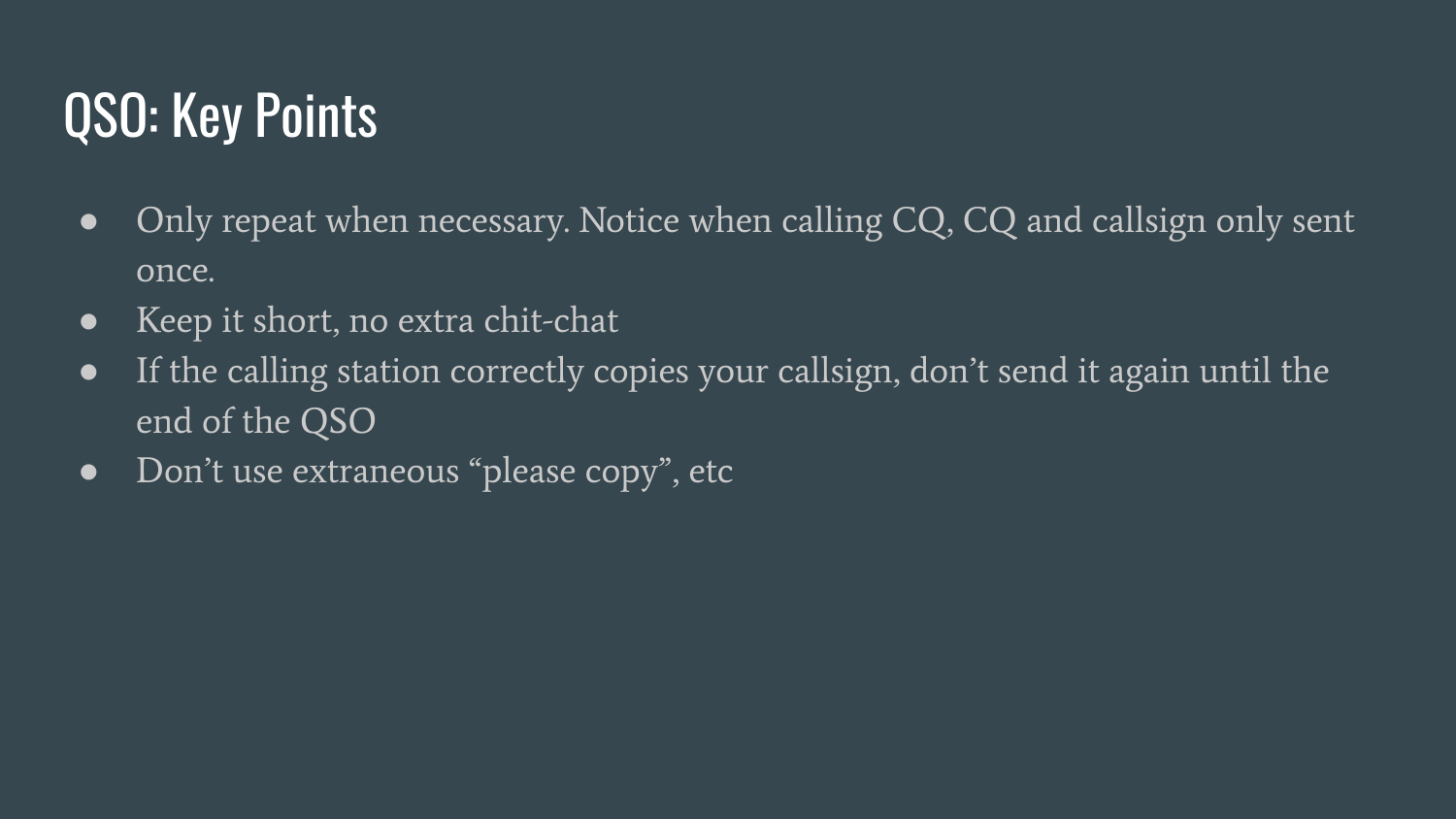## Logging

- Many contests require logs in Cabrillo format, some still accept paper logs.
- Contest logging software:
	- CAT (Computer Aided Tuning) control
		- Logger knows the frequency you are on and the mode you are operating
		- In an assisted category, a band map produced from the DX Cluster would be helpful.
	- Good software will not only keep score, but will make sure you enter valid data when possible (section vs state for instance)
	- Popular software:
		- N1MM+ (free, Windows) The most used contest log software
		- N3FJP with contest expansion (commercial, Windows)
		- SkookumLogger (free, MacOSX)
		- TLF (free, Linux)
		- Many others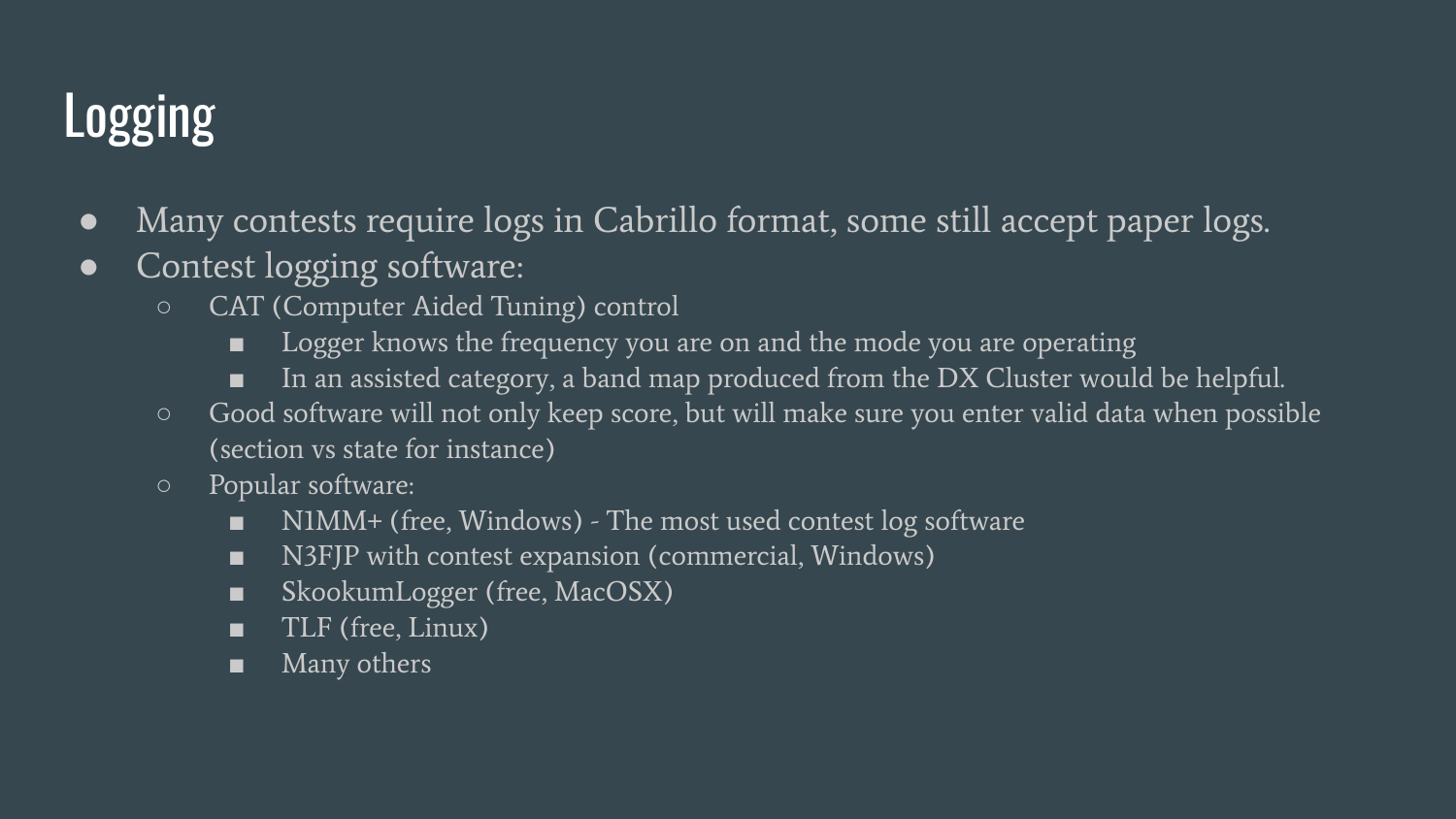### Some Contests

- CQ WW DX (RTTY: Sept, SSB: Oct, CW: Nov)
- CQ WPX (RTTY: Feb, SSB: Mar, CW: May)
- ARRL DX (CW: Feb, SSB: Mar)
- ARRL Sweepstakes (CW: Nov, Phone: Nov)
	- Long, difficult exchange
- ARRL VHF/UHF (Many categories, including FM only, 3 times a year: Jan, Jun, Sept)
- ARRL 10M (Dec)
- $\bullet$  ARRL 160M (Dec)
- ARRL Field Day (Jun)
- IARU HF (July)
- ARRL School Club Roundup (Feb, Oct)
- ARRL Collegiate QSO Party
- All Asia (CW: Jun, SSB: Sept)
- Islands on the Air (Jul)
- Worked All Europe DX (CW: Aug, SSB: Sept, RTTY: Nov)
- State & Regional QSO Parties in 49 states
- Oceania DX (Oct)
- RAC Canada Day (Jul)
- Winter Field Day (Jan)
- All Africa International DX (Sept)
- Hundreds more...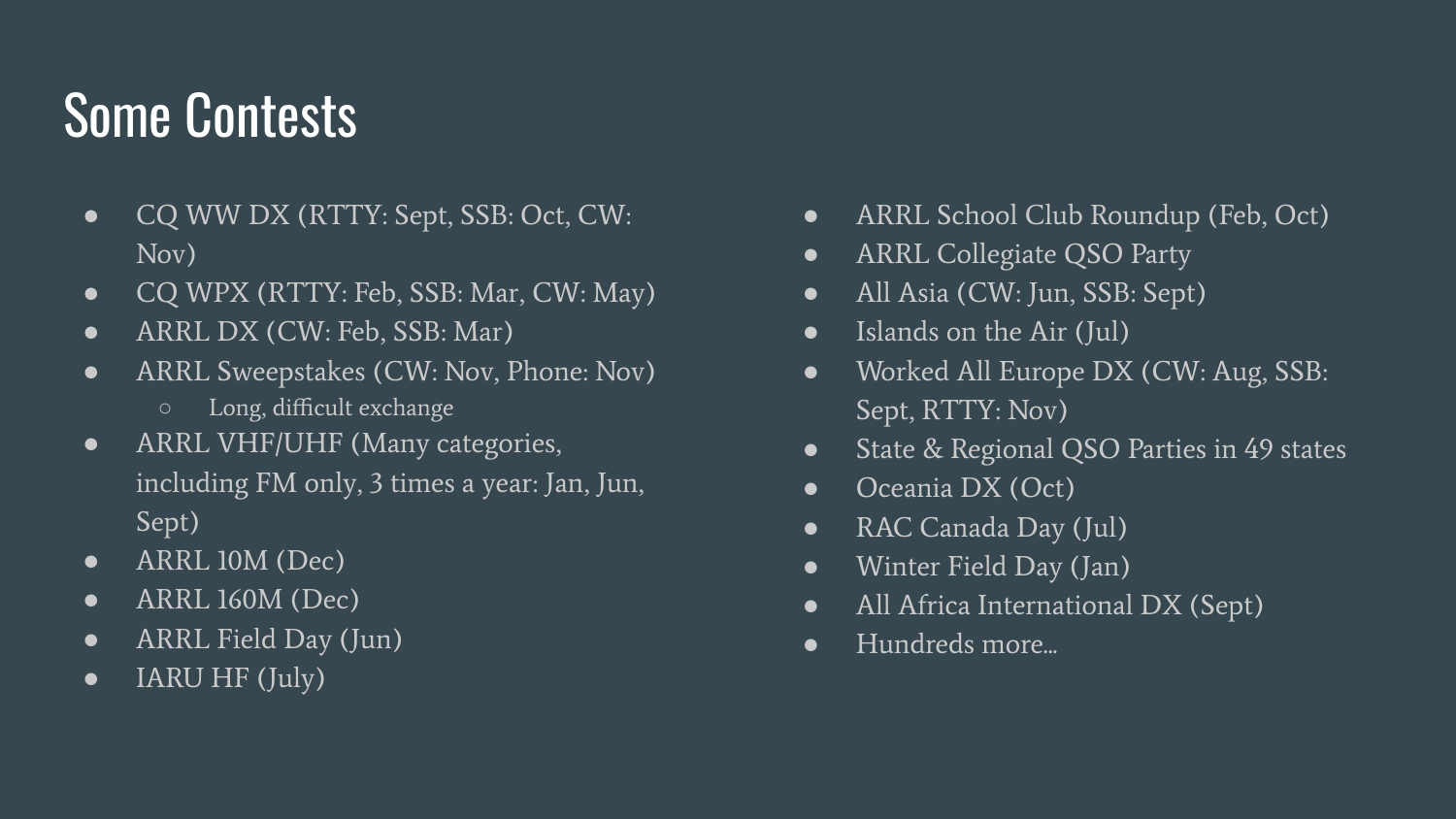### **Hardware**

- Use what you have just to get on the air and have fun
- Phone:
	- Headset with boom-mic
	- PTT Foot Switch (I use a <\$10 switch designed for a musical keyboard from Guitar Center)
	- Voice-keyer
		- Some rigs have this built-in
		- Computer software can do this if you are setup to send/recv audio between rig and computer
		- Record CQ, callsign and exchange in separate buttons. Saves your voice.

 $CW$ 

- Memory Keyer
	- Most software loggers can do this if you have either CAT control or a separate, inexpensive keying circuit between the computer and rig
	- Serves same purpose as voice keyer, but more automated
		- Type in callers callsign, hit tab and the logger automatically sends the callers callsign and exchange.

- Rigs:
	- Best contest radios have high dynamic range
		- See the Sherwood list
	- Lots of filters!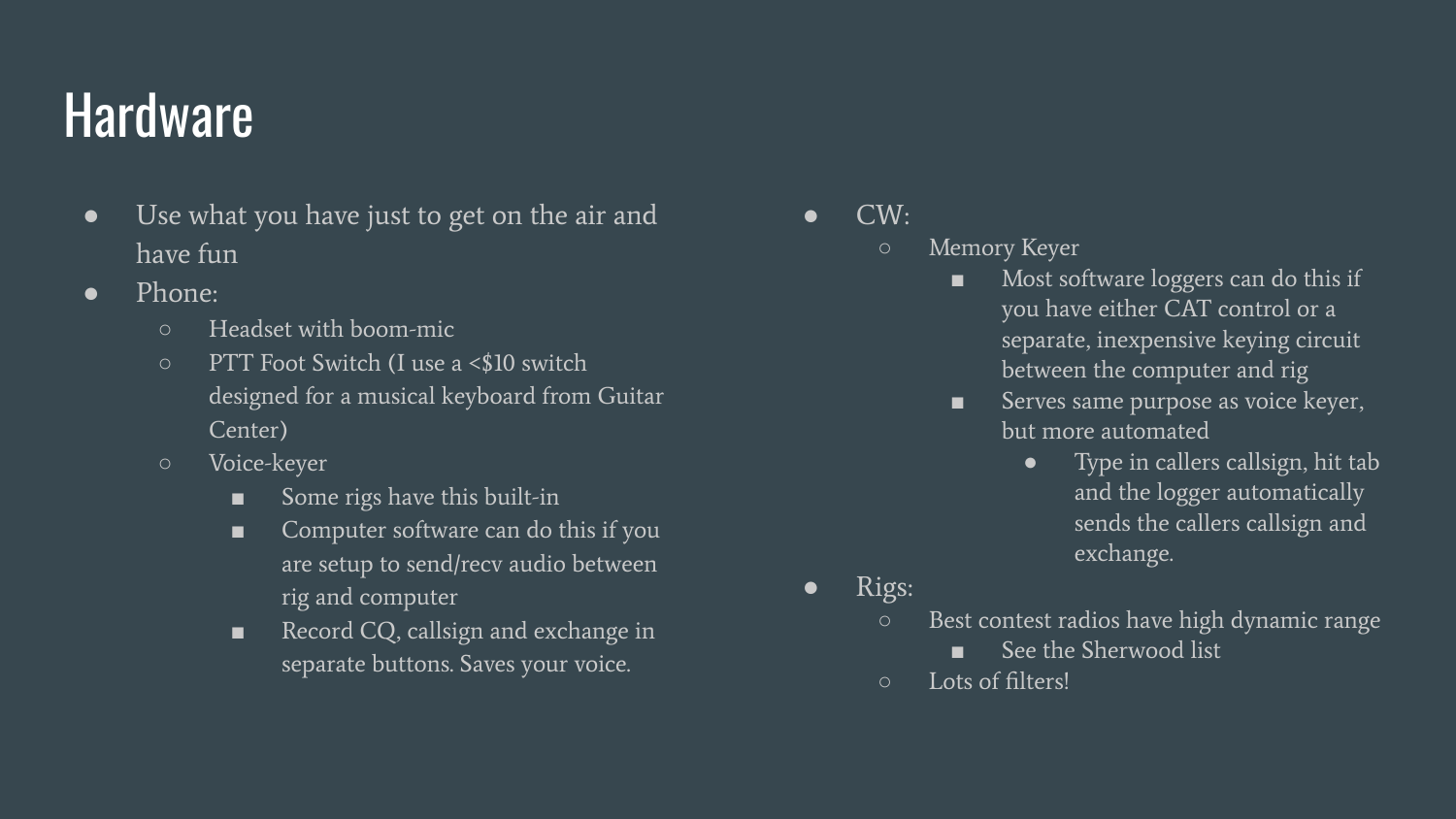# South Carolina QSO Party (scqso.com)

#### When: Feb 27 1500Z-0159Z (10am-9pm eastern)

Objective: For radio amateurs within the state of South Carolina to contact as many stations as possible. Contacts are once per band/mode

Bands: 160-6 meters non-WARC (60, 30, 17, 12)

Modes: Mixed, Phone, CW, Digital (no WSJT modes because they can't do the exchange)

#### Exchange:

- Send: RST & County
- Recv:
	- From SC Stations: RST & County
	- From other states or Canadian Provinces: RST & State/Province
	- From DX: RST & DX

#### Categories:

- Fixed: Single-op, Multi-op,Multi-single
- Mobile: Single-op, Multi-op

Power: High, Low (100W), QRP

#### Scoring:

- QSO Points: w/SC Stations: Phone=1, CW/Digital=2, w/Other Stations: Phone=2, CW/Digital=4
- Multipliers:
	- Each SC County (46)
	- Each State/Province/Washington DC (49 + 1+ 13 = 63)
	- DX only counts for QSO Points
- Bonuses (once per band/mode):
	- W4CAE Columbia ARC: 250 points
	- WW4SF Swamp Fox Contest Club: 250 points